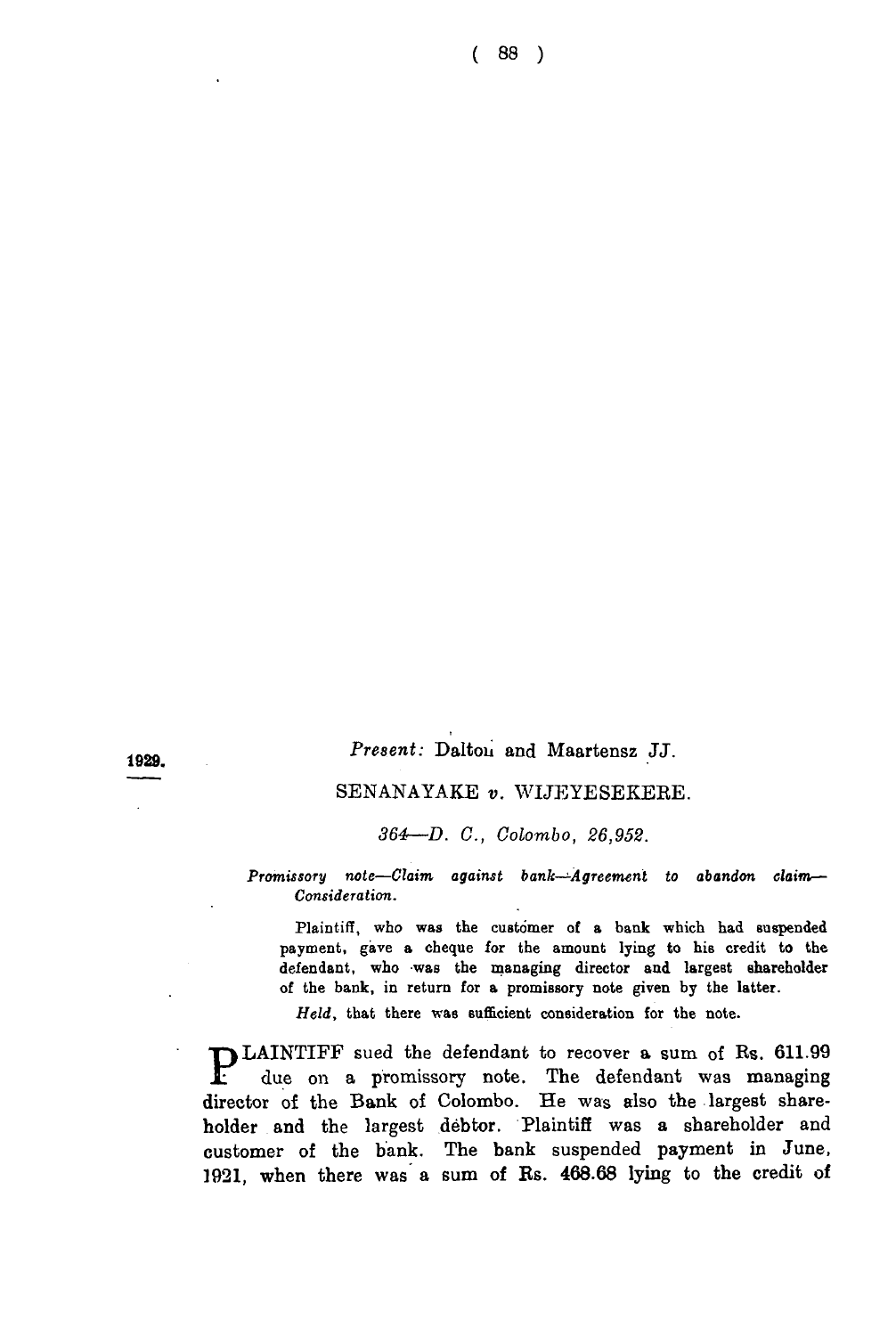plaintiff's account. Plaintiff's case was that- the defendant told him that if he abandoned his claim on the bank, the defendant *Senanayake* would be personally liable for it. Thereupon in return for a cheque for the balance of plaintiff's account, the defendant gave the promissiory note sued upon. Defendant while admitting the making of the note, pleaded failure of consideration.

*v. Wijeyesekere* 1929. '

The learned District Judge gave judgment for the plaintiff.

*N. E. Weerasooria,* for defendant, appellant.

*M. T. de S. Amarasekera* (with *Amarasinghe),* for plaintiff, respondent.

July 25, 1929. DALTON  $J$ -

Plaintiff is suing deftndant for the sum of Rs. 611.99 made up of principal and interest, and further interest alleged to be due on a promissory note. Defendant admits the signing of the note, but pleads there has been a total failure of consideration. The note is dated November 20, 1922, and the amount is payable on December 28, 1927, at the Imperial Bank of India, Colombo. The defendant was managing director of the Bank of Colombo, Ltd. He was also apparently under the name of Wijeyasekera & Co., the agent and secretary of the bank. He was also, according to his evidence, the largest debtor to the bank and the largest shareholder. Plaintiff was a shareholder and customer of the bank. The bank suspended payment in June, 1921, at which time there was the sum of Rs. 468.49 to the credit of plaintiff's account. Defendant says there were 425 creditors at that time, of whom 300 were creditors for sums over Rs. 100, the bank being indebted in the sum of two or three lakhs of rupees when it suspended payment.

In 1922 the Registrar of Joint Stock Companies published a notice in the *Gazette* of September 1, 1922, that three months from August 30 the name of the bank would be struck off the register and the company would be dissolved unless cause be shown to the contrary. The evidence shows that defendant was very anxious to prevent this being done as he wished to restart the bank. It was obvious however that he could not open its doors without first coming, to some arrangement with the bank's creditors. He accordingly circularized them, including plaintiff, with the object of coming to some arrangement with them. His idea seems to have been to postpone the creditors' claims by arrangement with them. He met plaintiff on November 20, just ten days before the Registrar's notice expired. What happened at that meeting is not agreed on. Plaintiff says defendant asked him to take no action in respect of the bank's indebtedness to him and told him that if he abandoned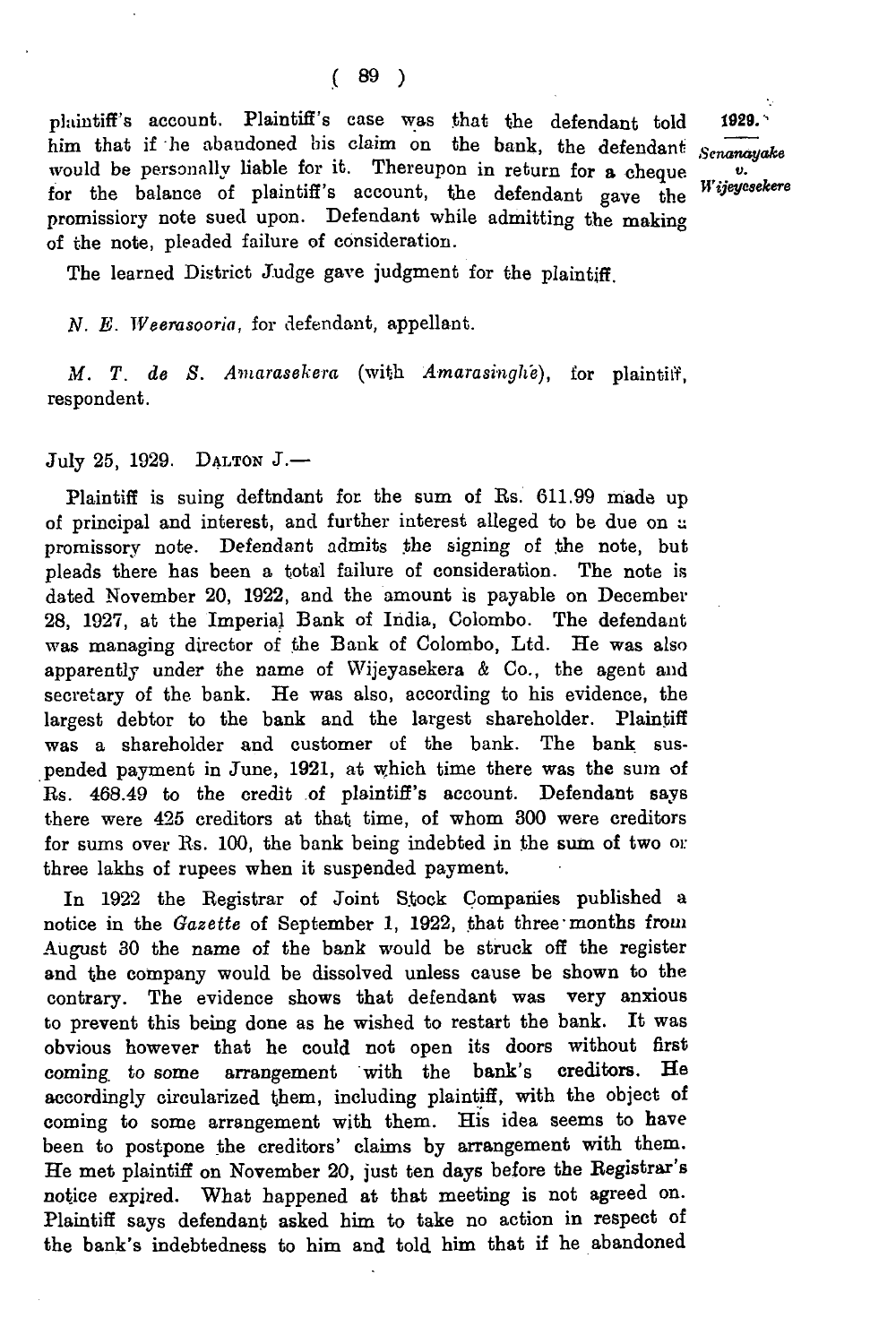**1929. his claim he (defendant) .would be personally liable for it and give** DALTON J. him a note for the sum payable with interest in five years. In  $\frac{1}{2}$ . return plaintiff was to give him a cheque for the balance to his *Senanayake* (plaintiff's) account. This freed the bank from further lightlity to *nayake* (plaintiff's) account. This freed the bank from further liability to *Wijayesekere* plaintiff,, although he gave no other writing abandoning his claim.

> It may well be, as defendant says, that the creditors as a whole were not prepared to spend further money on enforcing their claims . against the bank. It is clear however that, defendant wished to take steps to prevent them doing anything of the kind. Plaintiff, on this version, clearly gave consideration for the note, forbearance to take action against the bank for the sum admitted to be due to him. So far as he was concerned therefore there was nothing to prevent defendant opening again the doors of the bank. Unfortunately, however, only ten of fifteen were agreeable to take notes for their claims and so the bank was not. reopened, being dissolved as from November 30.

Defendant's version of what happened on November 20 differs in one important respect from plaintiff's version. He states it was agreed that he was only to be liable on the promissory note given to plaintiff by him, if he was able to cash plaintiff's cheque. That of course depended upon the bank being reopened and funds being forthcoming to meet the cheque, for the cheque was on plaintiff's account at the bank. As the bank was not reopened it was •impossible to cash the cheque, and therefore the consideration on the note failed. The trial Judge prefers to accept plaintiff's version instead of defendant's as to the transactions on November 20, and in that conclusion, upon the evidence produced in the lower Court, I entirely agree with him. Another similar note (P 4) was produced at the trial, given to another creditor who has since died, and dated November 30. How it could be said that under the agreement come to with this creditor at any rate defendant was only to be liable upon that note if the bank was reopened I fail to see, since November 30 was the last day for showing cause against the dissolution of the company. It is admitted he has been paying off the sum due on P 4 by instalments, but he stopped payments so soon as he had notice of this present action. He says the payments were made out of charity and not because he was legally liable. This note was clearly given to prevent the creditor suing the bank. One concludes from the evidence that this creditor received the same circulars as plaintiff, and that defendant was actuated in respect of his dealing with all the creditors by the same motive, namely, the desire to reopen the bank. That could only be done, as I have stated, by making arrangements to prevent them enforcing their claims against the bank. The obtaining of a cheque from plaintiff was an insurance, as the trial Judge finds, that plaintiff's claim was abandoned. He received defendant's promise in the note to be personally liable in return for that forbearance.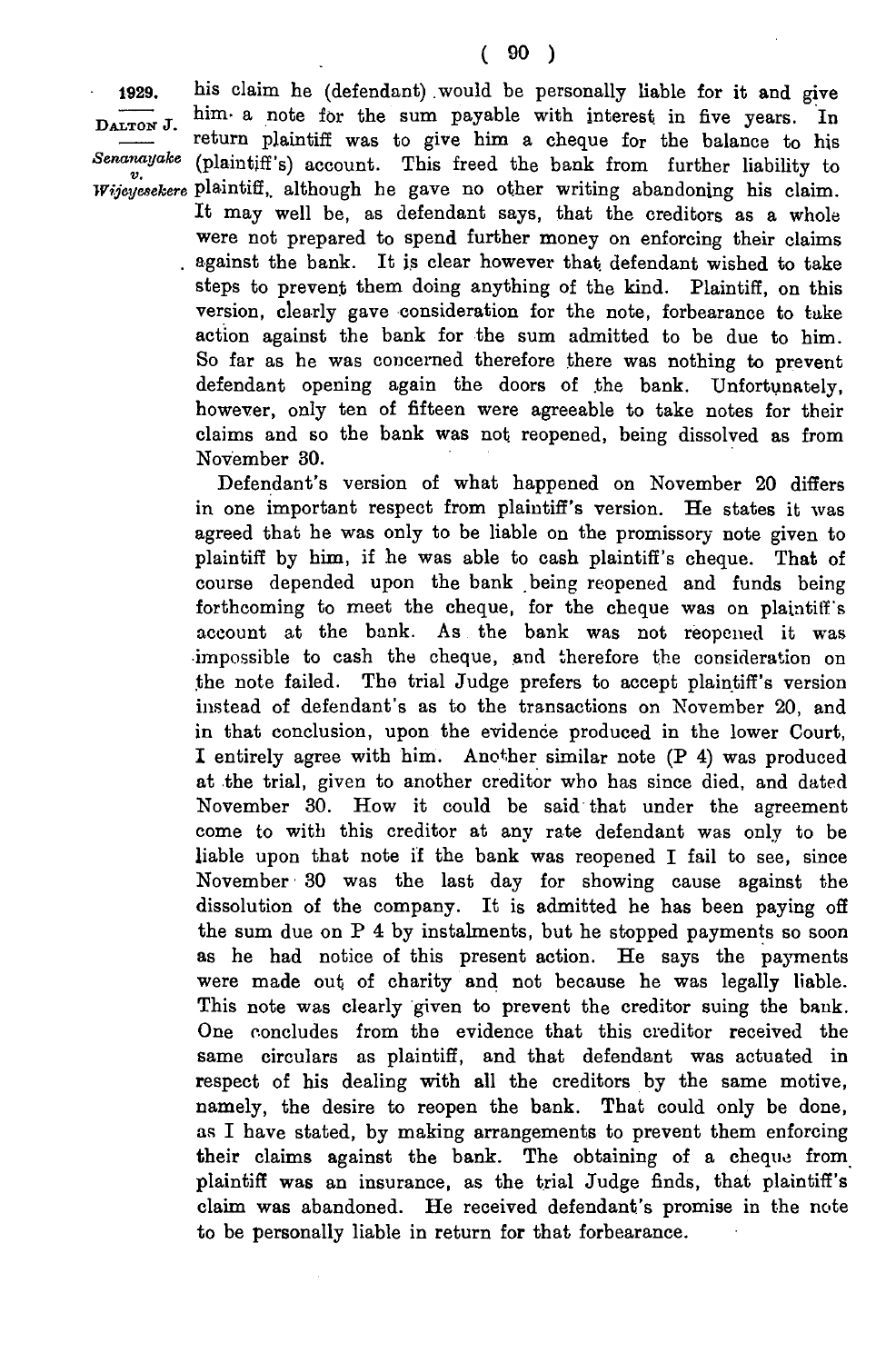I am unable to agree, upon the facts here, that anything adverse to plaintiff can be drawn from the fact that he endorsed the note  $\mathbf{_{DALTON}}$  J. over to a third party who presented the note for payment at the bank.

*Senanayake v. Wijeyesehere* 1929.

The decision of the trial Judge must therefore be'affirmed and the appeal is dismissed with costs.

#### MAARTENSZ J.-

The defendant in this action appeals from a judgment entered against him for the recovery of a sum of Rs. 611.99 and further interest.

The sum sued for was alleged to be due on a promissory note for Rs. 468.49 made by the defendant in plaintiff's favour, dated November 20, 1922, and payable at the Imperial Bank of India, Ltd., on December 31, 1927.

The only question argued in appeal was whether there was a failure of consideration.

The note was made in the following circumstances. The plaintiff was a customer of the Bank of Colombo and had to his credit Rs. 468.49 when the bank suspended payment in June, 1921.

On August 30, • 1922, the Registrar of Companies published a notice in the *Gazette* that there is reason to believe the Bank of Colombo, Ltd., is not carrying on business and that in terms of the provisions of the Ordinance No. 22 of 1866 and section 242 (3) of the Companies (Consolidation) Apt, 1908, at the expiration of three months from the date of the notice the name of the Bank of Colombo, Limited, will, unless cause is shown to the contrary, be struck off the Register of Joint Stock Companies kept in the office of the Registrar and the company will be dissolved.

The defendant, who was the largest shareholder and the managing director of the bank, wrote two circular letters P 3 and D 3 to every customer, including the plaintiff, dated September 7, 1922, and November 4, 1922.

The letters are as follows: —

Colombo, September 7, 1922.

T. D. G. P. Senanayake, Esq. Colombo.

DEAR SIR,

As I am aware that yon have a claim against the Bank of Colombo, Ltd., I shall be glad if yon or your representative will kindly see me by appointment on any week day convenient to you between 9 and 11 A.M. at my office, No. 3, Staples street, Slave Island.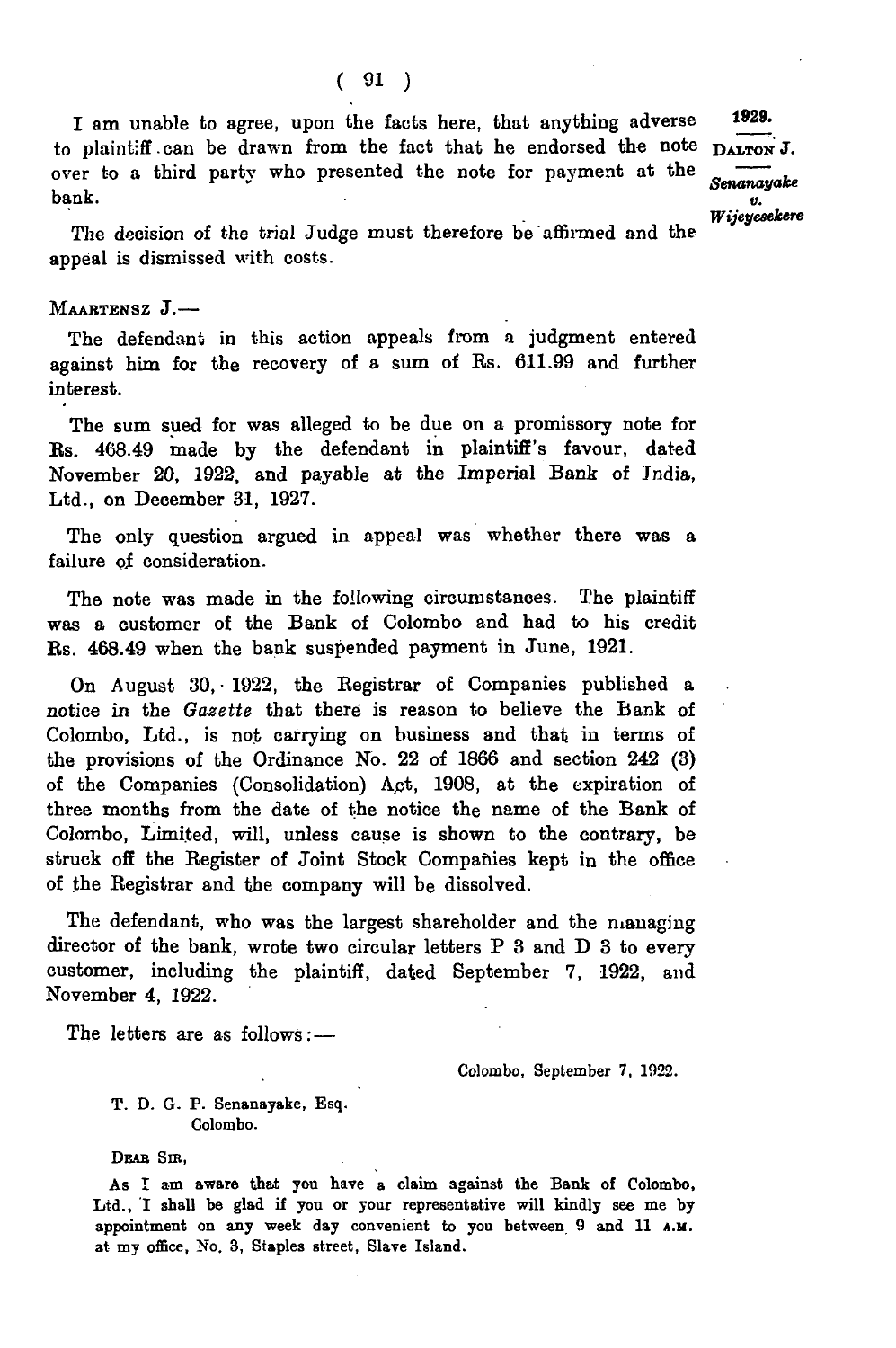1929.

**MAARTENSZ**  $\bf J$  .

*S e n a n a y a k t v . W ij e y e e e k e r e*

For your information I would like to add that I am the largest shareholder of the said bank and am anxious to see whether I could come to an arrangement with its creditors.

> Yours faithfully, (Sgd.) O. B. WUEYESEKEBA.

Colombo, November 4, 1922.

#### T. D. G. P. Senanayake, Esq., Colombo.

DEAR SIR.

In continuation of my letter of September 7, 1922, you will see from the enclosed that the Registrar of Companies had gazetted that the name of the Bank of Colombo, Ltd., will be struck off the Register of Joint Stock Companies on the 30th instant. It might therefore be to your advantage if you will kindly see me as early as possible on any week day convenient to you between 9 and 11 A.M. at my office, No. 3, Staples street, Slave Island.

> Yours faithfully, (Sgd.) O. B. WIJBYESBKERA:

The plaintiff says he saw the defendant with reference to his first letter and the defendant said " if I gave him the cheque in his favour and abandoned the claim against him he would be responsible for the money and he would give me a note agreeing to pay the money within five years with interest."

The plaintiff did not consent as he wished to consult his lawyers. The defendant says plaintiff did not see him before the second letter was written. The learned District Judge has accepted the plaintiff's evidence and I see no reason to disagree with him. As the second letter was a circular letter I cannot infer from the terms of it that it was written because, plaintiff had not seen the defendant in response to his first letter.

As regards the interview on November 20, when the note was made, the plaintiff's evidence is that the defendant gave him the note in exchange for his cheque for the amount standing to his credit at the Bank of Colombo, that the defendant told him he would get payment of the amount due on the note at the end of five years, and that he did not take any steps against the bank because the defendant had given him the note. He denied that defendant told him he would not get payment if the bank did not reopen.

The defendant's evidence is, that the note was given on the condition that he would be liable on the note only if the bank was reopened and he was able to cash the cheque given by the plaintiff.

The defence to the claim is that as the bank was not reopened and the defendant was unable to cash plaintiff's cheque there was a failure of consideration.

The trial Judge has accepted the plaintiff's evidence and I think that his view of the evidence is in accordance with the facts.